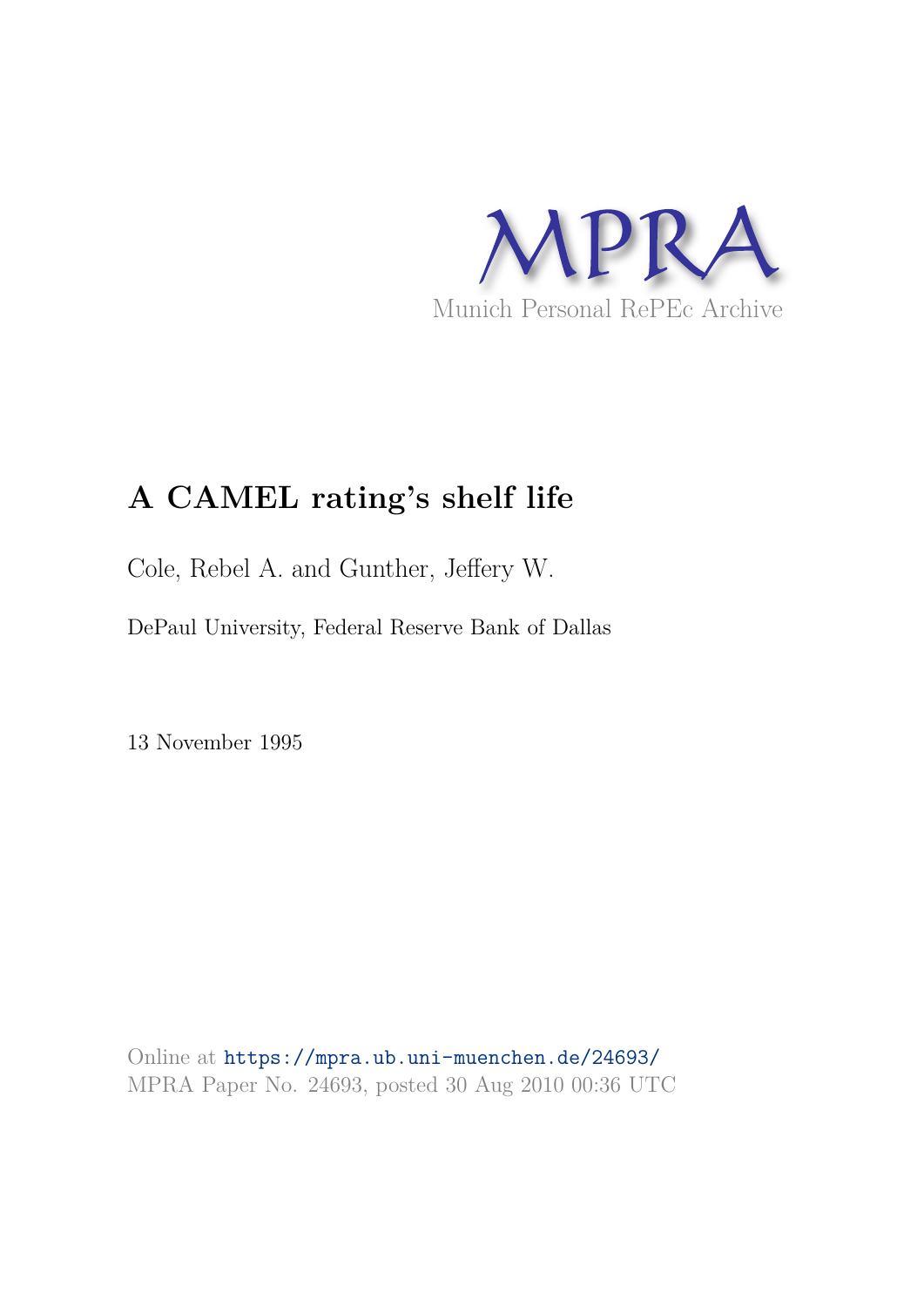# **A CAMEL Rating's Shelf Life**

Rebel A. Cole Economist Board of Governors of the Federal Reserve System Washington, DC

> Jeffery W. Gunther Senior Economist and Policy Advisor Federal Reserve Bank of Dallas Dallas, TX

#### **Abstract:**

How quickly do the CAMEL ratings regulators assign to banks during on-site examinations become "stale"? One measure of the information content of CAMEL ratings is their ability to discriminate between banks that will fail and those that will survive. To assess the accuracy of CAMEL ratings in predicting failure, Rebel Cole and Jeffery Gunther use as a benchmark an offsite monitoring system based on publicly available accounting data. Their findings suggest that, if a bank has not been examined for more than two quarters, off-site monitoring systems usually provide a more accurate indication of survivability than its CAMEL rating. The lower predictive accuracy for CAMEL ratings "older" than two quarters causes the overall accuracy of CAMEL ratings to fall substantially below that of off-site monitoring systems. The higher predictive accuracy of off-site systems derives from both their timeliness—an updated off-site rating is available for every bank in every quarter—and the accuracy of the financial data on which they are based. Cole and Gunther conclude that off-site monitoring systems should continue to play a prominent role in the supervisory process, as a complement to on-site examinations.

*JEL Classification*: G21, G28

*Key Words*: Bank, Bank Failure, CAMEL, Commercial Bank, Offsite Supervision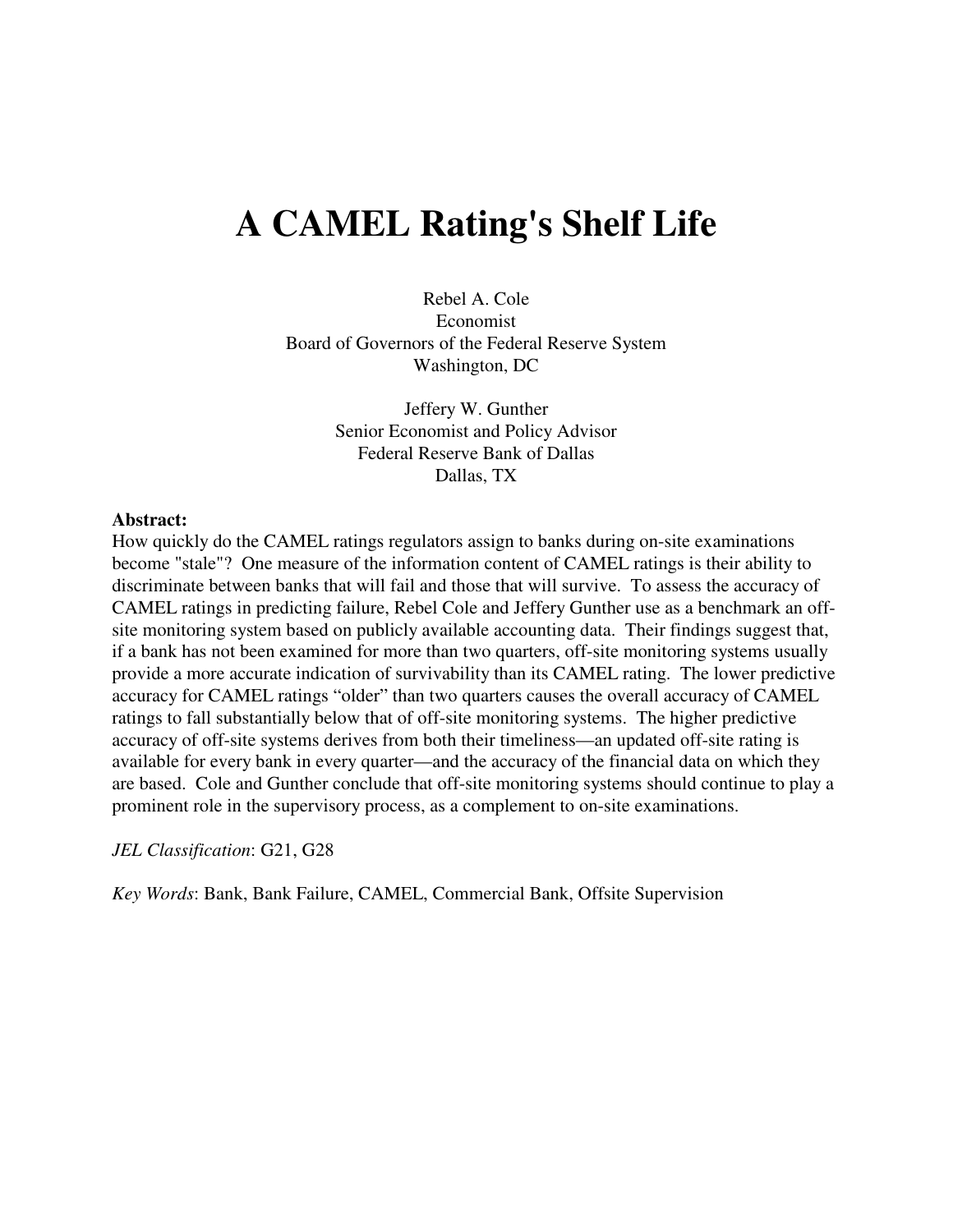## **A CAMEL Rating's Shelf Life**

How long does a supervisory rating derived from an on-site examination of a bank's financial condition adequately reflect the bank's financial viability? Insofar as financial conditions can, and often do, change rapidly, we would not expect a given examination rating to remain accurate for long periods of time. Yet, during the late 1980s, a tumultuous period for the banking industry characterized by high failure rates, many banks went for several years between on-site examinations. The need for more up-to-date examination ratings was recognized by Congress and codified in the Federal Deposit Insurance Corporation Improvement Act of 1991 (FDICIA), which requires regulators to conduct annual on-site examinations.<sup>1</sup> However, even annual on-site examinations cannot always detect rapid changes in a bank's financial condition. The question remains as to how quickly the bank examination ratings commonly known as "CAMEL" ratings become "stale".

We attempt to answer this question by analyzing the historical relationship between examination ratings and bank failures. Although failure prediction is not the primary purpose of the CAMEL rating, its ability to predict failures offers a convenient metric for assessing the decay of information contained in an examination rating.

To assess the accuracy of examination ratings in predicting failure, we use as a benchmark an off-site monitoring system based on publicly available accounting data. This system is very much similar to one component of the Federal Reserve's comprehensive Financial Institutions Monitoring System (FIMS), which the Fed implemented in 1993 to monitor the

<sup>&</sup>lt;sup>1</sup> FDICIA permits banks that are small, well-capitalized, and highly rated to be examined only once every eighteen months.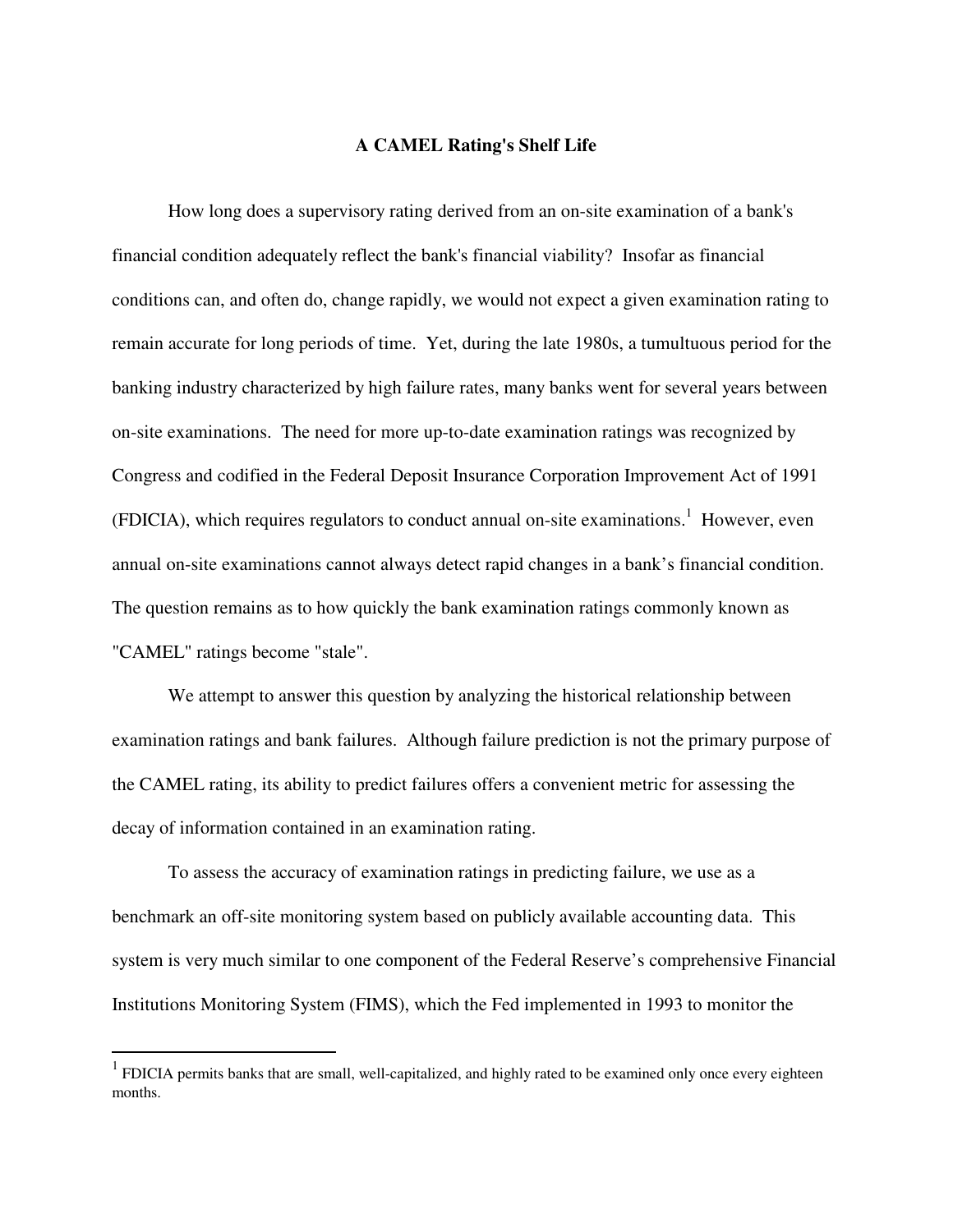condition of banks between examinations.<sup>2</sup> If up-to-date examination ratings are an accurate measure of financial condition, then their ability to predict bank failures should be at least as high as that of the ratings generated by our off-site monitoring system. In analyzing the predictive accuracy of examination ratings, we take into account the length of time between on-site examinations and subsequent failures because we expect recent examinations to be more accurate in predicting failures than examinations conducted in the relatively distant past.

Our findings suggest that the information content of examination ratings decays rather quickly. Specifically, the ability of examination ratings to anticipate failures appears to exceed that of off-site monitoring systems only when the ratings used are based on on-site examinations conducted no more than two quarters earlier. If a bank has not been examined for more than two quarters, our findings suggest that off-site monitoring systems can provide a more accurate indication of survivability. The reduction in predictive accuracy for relatively "old" CAMEL atings causes the overall accuracy of CAMEL ratings to fall substantially below that of off-site monitoring systems.

Off-site monitoring systems are critically dependent upon the accuracy of their accounting data inputs, however, and the integrity of those data can only be ensured by periodic on-site examinations. These systems also may have difficulty in identifying emerging problems unless these problems manifest themselves through the accounting data inputs. It seems likely that on-site examinations are more likely to identify such paradigm shifts, and to require that

 $\overline{a}$ 

−2−

 $2$  The Federal Reserve uses FIMS not only to track the financial condition of individual banks and banking organizations between on-site examinations but also to direct examination resources. An overview of FIMS is provided by Cole, Cornyn, and Gunther (1995). Putnam (1983) describes the bank surveillance systems used by regulators during the 1970s and early 1980s.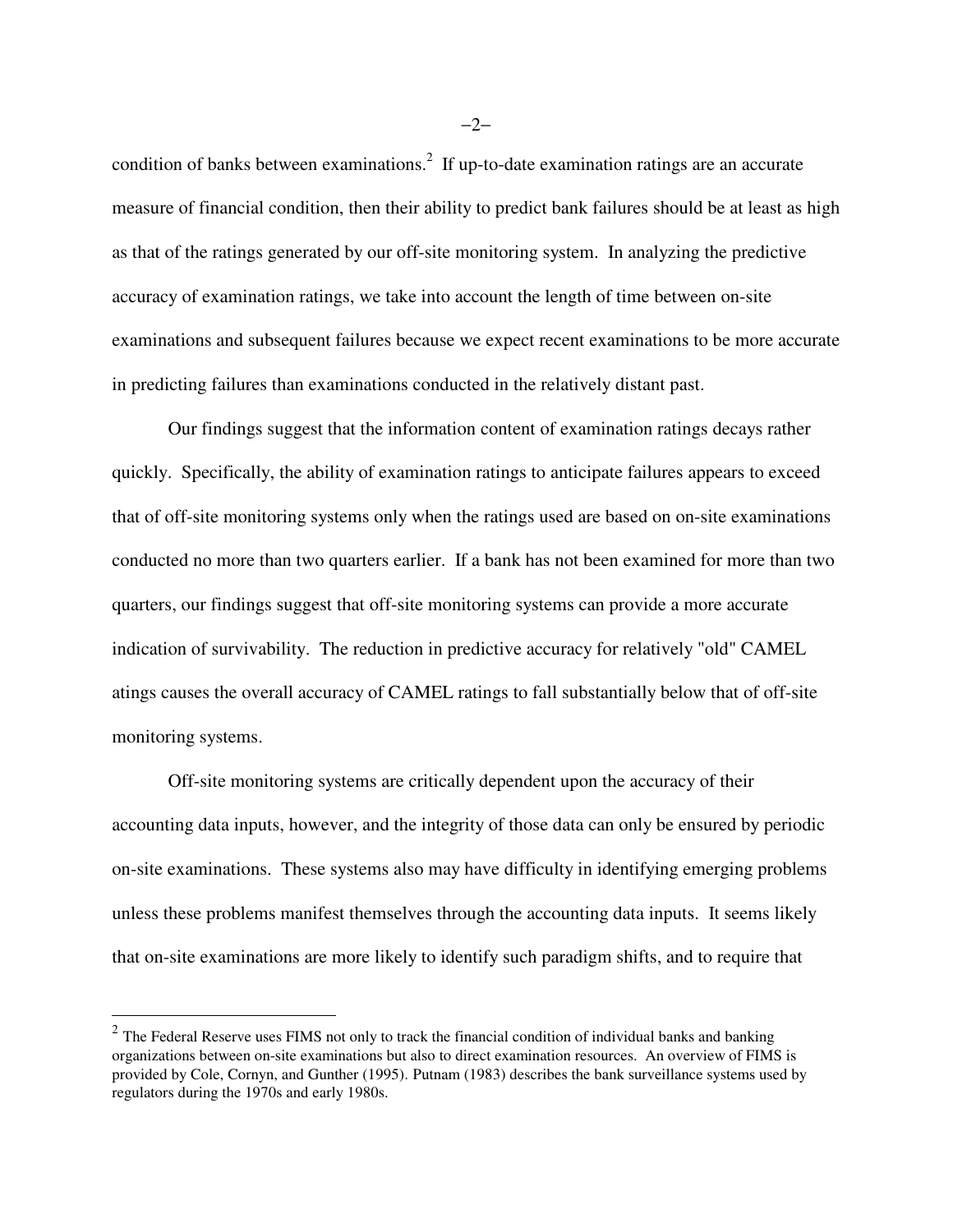banks recognize emerging financial difficulties through reserves and charge-offs. Moreover, systems such as our benchmark require that we observe relatively frequent failures, and, historically, there has been a paucity of bank failures.<sup>3</sup> We therefore conclude that off-site monitoring systems should continue to play a prominent role in the supervisory process, but only as a complement to comprehensive, on-site examinations. In addition, our results indicate that an off-site monitoring model, such as the one used to produce our benchmark ratings, would be a valuable tool for anyone interested in tracking the financial condition of individual banks.

### **On-site monitoring**

 $\overline{a}$ 

The Uniform Financial Institutions Rating System, adopted in 1979, provides federal bank regulatory agencies with a framework for rating the financial condition and performance of individual banks. Regulators periodically visit banking offices to evaluate their financial

 $3$  To generate accurate forecasts, offsite monitoring systems such as ours typically require that we observe 50-100 failures. Yet in 1993 and 1994, there were only 43 and 11 bank failures respectively. Historically, from the mid-1930s until the early 1980s, no more than 20 bank failures were recorded in any one year. Whether systems based upon the failure experience of the 1980s will be accurate in predicting failures during the 1990s and beyond is open to debate.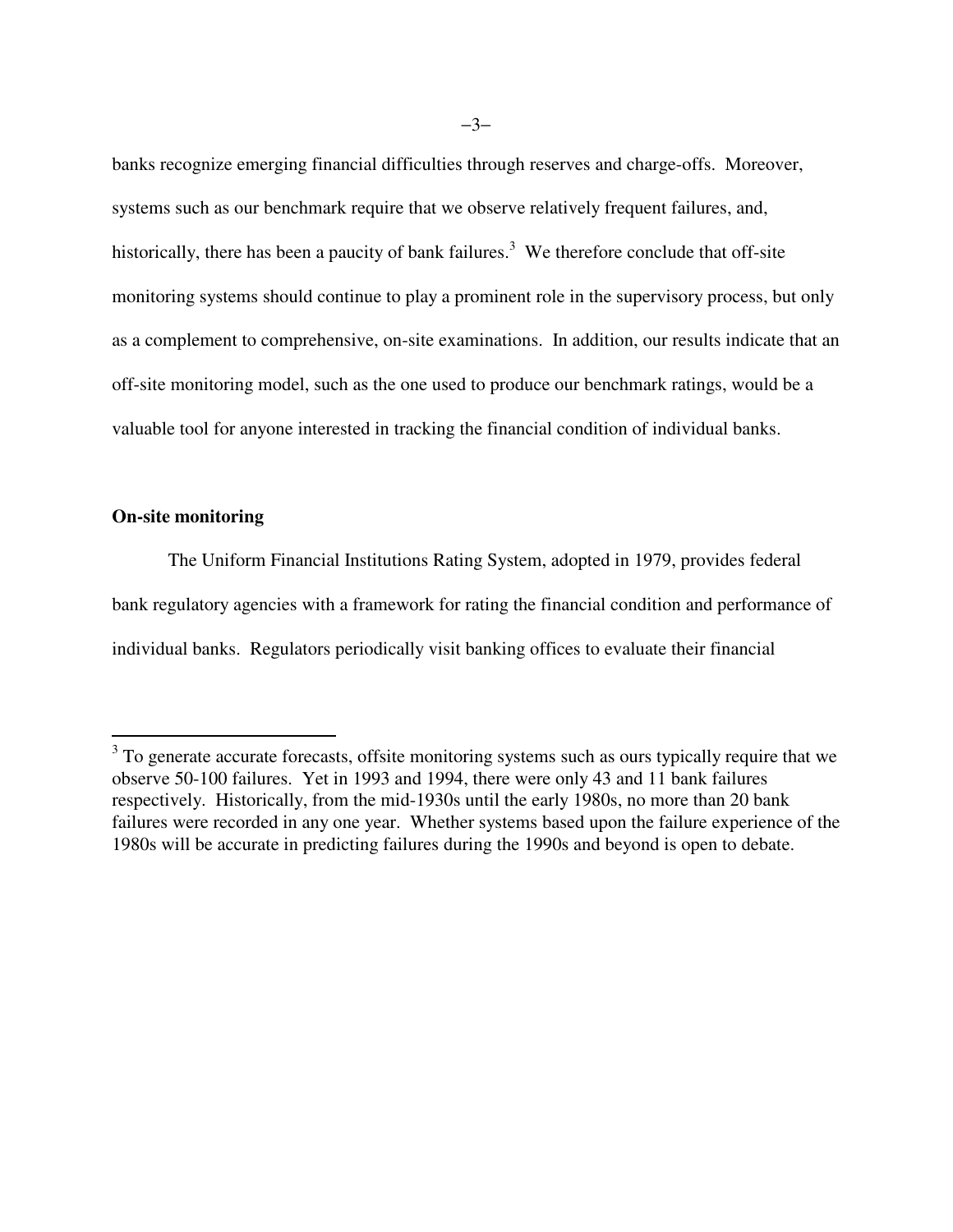soundness, to monitor their compliance with laws and regulatory policies, and to assess the quality of their management and systems of internal control.<sup>4</sup>

Based on the results of these on-site evaluations, regulators then rate the performance of individual banks along five key dimensions—capital adequacy, asset quality, management, earnings, and liquidity—yielding the rating system's acronym, CAMEL. Each of the five areas of performance are rated on a scale of 1 to 5 as follows: 1—strong performance, 2—satisfactory performance, 3—performance that is flawed to some degree, 4—marginal performance that is significantly below average, and 5—unsatisfactory performance that is critically deficient and in need of immediate remedial action.

Once each of the five areas of performance has been assigned a rating, a composite, or overall, rating is derived, again on a scale from 1 to 5. The five composite rating levels are described as follows in the Commercial Bank Examination Manual produced by the Board of Governors of the Federal Reserve System: 1—an institution that is basically sound in every respect, 2—an institution that is fundamentally sound but has modest weaknesses, 3—an

 4 According to the American Institute of Certified Public Accountants Committee on Working Procedures, "internal control comprises the plan of organization and all of the coordinate methods and measures adopted within a business to safeguard its assets, check the accuracy and reliability of its accounting data, promote operational efficiency, and encourage adherence to subscribed managerial policies."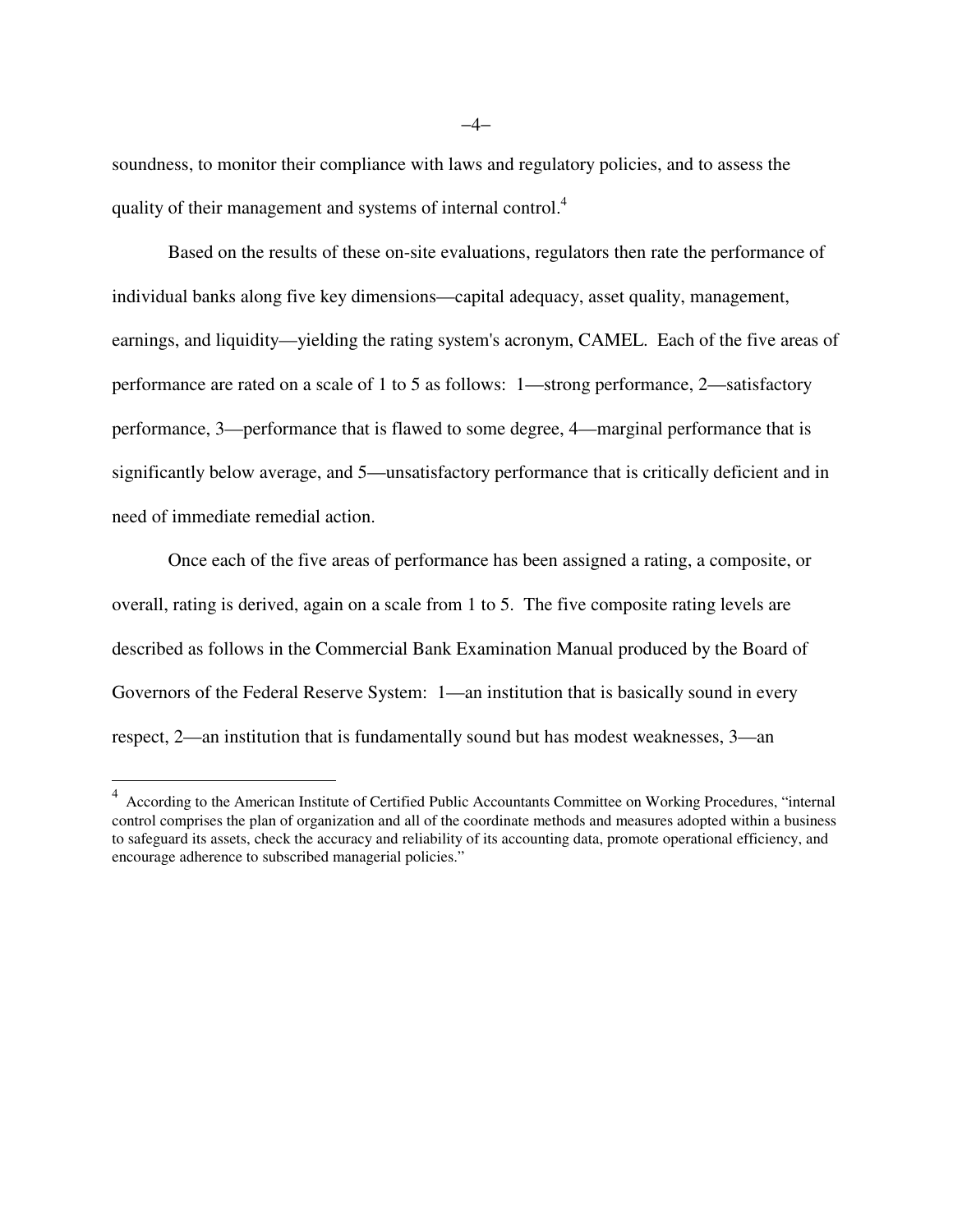institution with financial, operational, or compliance weaknesses that give cause for supervisory concern, 4—an institution with serious financial weaknesses that could impair future viability, and 5—an institution with critical financial weaknesses that render the probability of failure extremely high in the near term.

The frequency of on-site examinations has varied considerably over recent years. Before FDICIA's adoption, banks often were not subject to annual examinations.<sup>5</sup> Because a bank's financial condition can change appreciably from one quarter to the next, more frequent on-site examinations provide a more accurate assessment of a bank's current financial condition. And the earlier regulators can identify a troubled bank, the more quickly they can intervene with supervisory actions intended to return the bank to financial health or, if necessary, close the bank so as to minimize losses to the Bank Insurance Fund.<sup>6</sup>

The benefits of more frequent on-site examinations, however, must be weighed against the substantial costs of such examinations to both regulators and banks. The perceived trade-off between the costs and benefits of more frequent examinations has precluded Congress from requiring more than an annual frequency of on-site examinations.<sup>7</sup> When banks are only subject to annual on-site examinations, the task of monitoring individual banks on a more frequent basis devolves to off-site monitoring systems such as FIMS.

 $\overline{a}$ 

−5−

<sup>&</sup>lt;sup>5</sup> State-chartered banks regulated by the Federal Reserve generally were subject to annual examinations even before the FDICIA mandate.

 $6$  Gilbert (1993) provides evidence that failing banks examined in their last twelve months of operation imposed lower losses on the Bank Insurance Fund, as a percentage of their assets, than banks that were not examined near the time of failure.

 $<sup>7</sup>$  It is important to note that "problem banks," those with composite CAMEL ratings of 4 or 5,</sup> are generally subject to an on-site examination twice per year.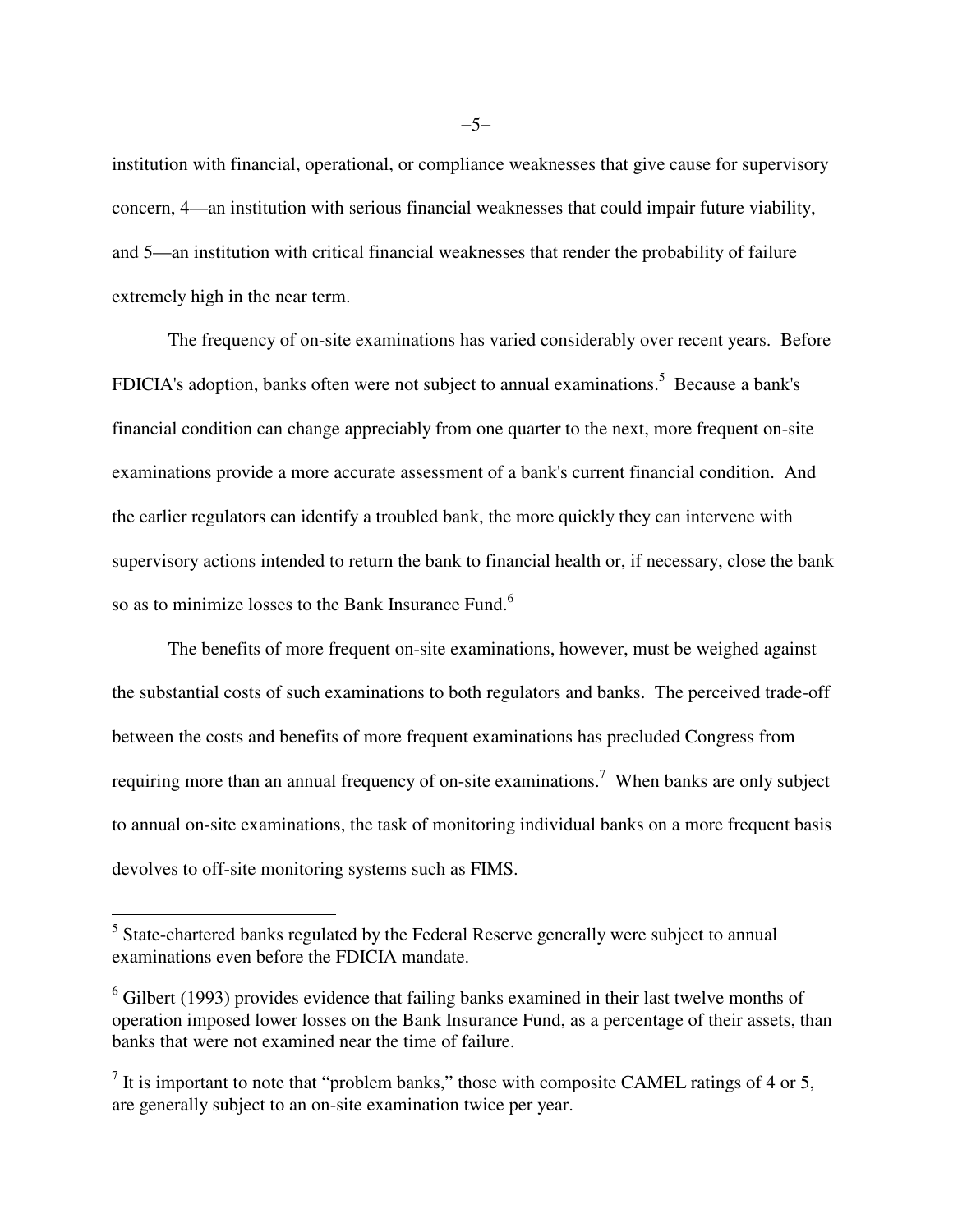#### **Off-site monitoring**

-

Various off-site monitoring systems have been developed to complement the CAMEL rating system. While these systems have employed a wide variety of analytical tools, most have relied on a common source of data—the Report of Condition and Income, or "call report" which each bank submits quarterly to its primary regulatory agency. The financial data contained in this report provide timely information on the performance of individual banks and a strong foundation for off-site monitoring systems.

It is important to note that one of the primary functions of the on-site examination process is to ensure that each bank has in place a system of internal control that checks the accuracy and reliability of its accounting data. Without accurate accounting data, off-site systems cannot detect banks whose financial condition is deteriorating.

To illustrate the nature and function of off-site monitoring systems, we develop a system based on key financial ratios derived from the bank call report data. In this system, we use standard statistical methods to estimate the relationship between the financial ratios measured at year-end 1985 for all U.S. insured commercial banks and the likelihood of bank failure during the two-year period from the second quarter of 1986 through the first quarter of 1988.<sup>8</sup>

−6−

<sup>&</sup>lt;sup>8</sup> Failures are identified starting in the second quarter of 1986, rather than the first quarter, to impose a one-quarter lag in the estimated relationship. This is done to approximate real-world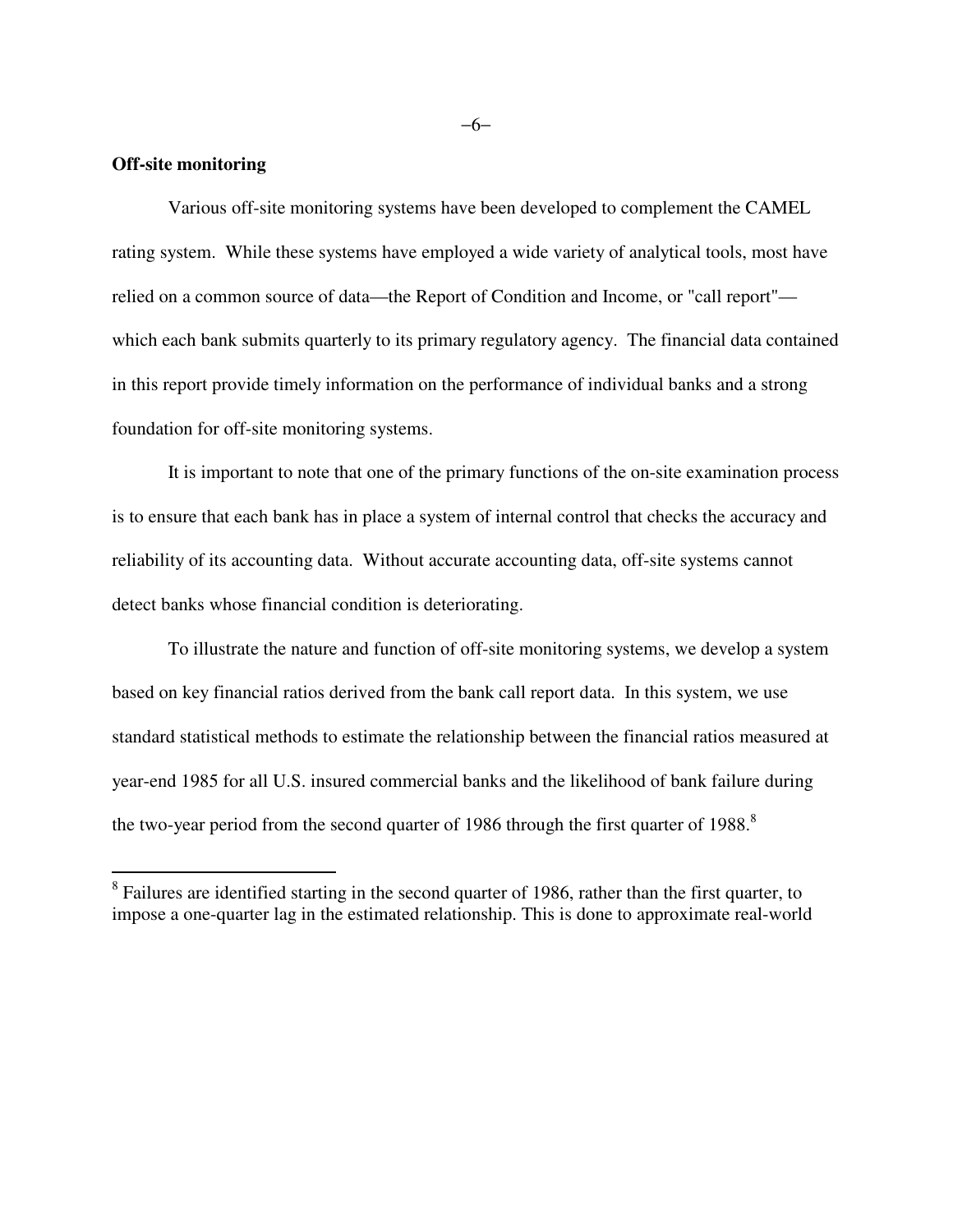conditions, under which edited call report data generally are not available until forty-five to seventy days after the end of each quarter. Consequently, failures occurring during that first quarter are excluded from the analysis. When the estimated relationship is used to predict future bank failures, lags in the reporting of call report data imply a short lag between the call report date and the period over which failures are predicted.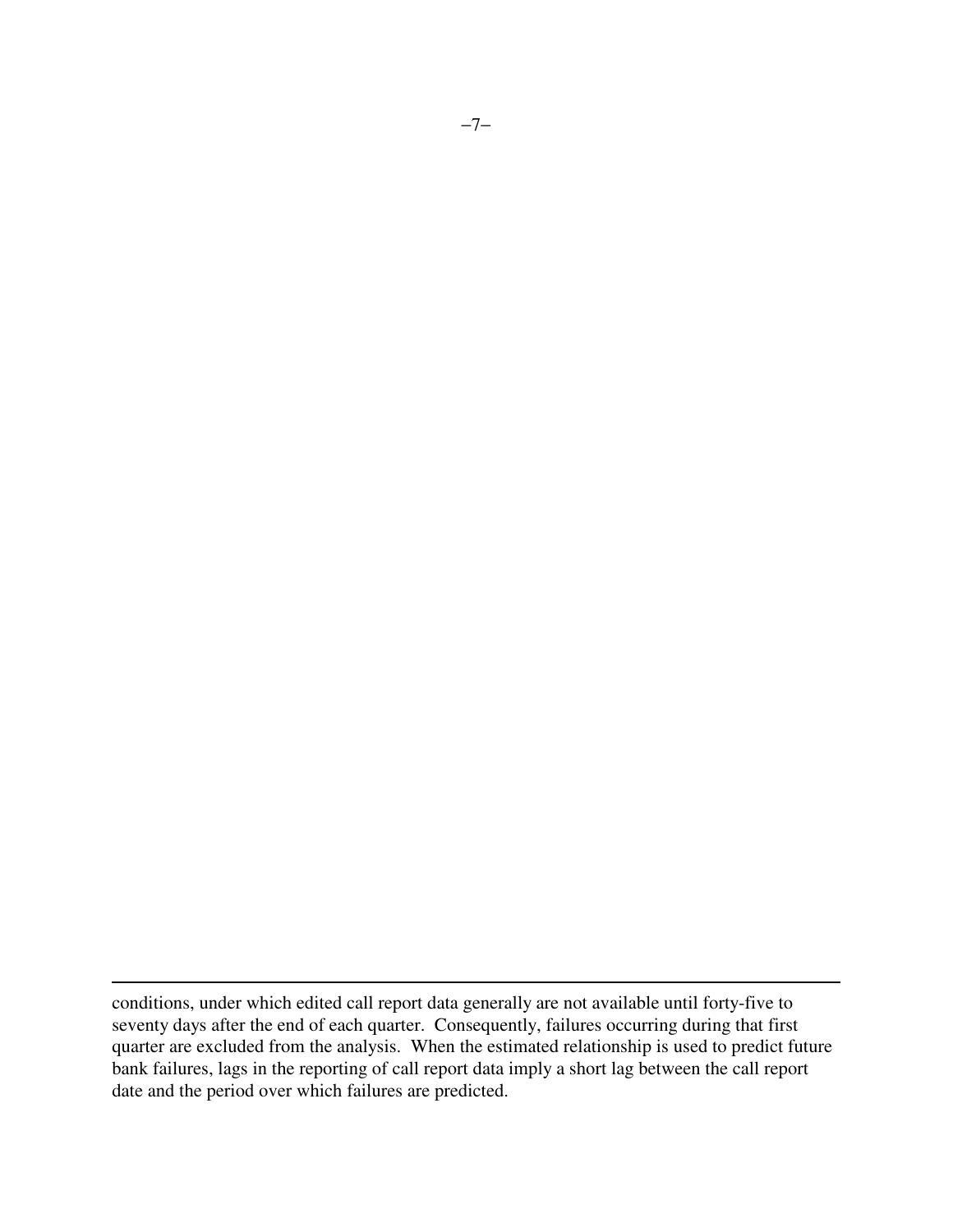We use seven financial indicators, each measured as a percentage of gross assets, to characterize the financial posture of individual banks. As shown in Table 1, these indicators are measures of capital adequacy, asset quality, earnings, and liquidity—four of the five components of the CAMEL rating. Equity capital, which serves as a buffer protecting a bank's solvency against financial losses, is our measure of capital adequacy; more capital is expected to reduce the chance of failure. We use three indicators of asset quality—loans past due 90 days or more and still accruing interest, nonaccrual loans, and other real estate owned (which, for the most part, consists of foreclosed real estate). Higher values of each indicator should increase the probability of failure in subsequent years. To measure earnings, we use net income as our indicator. Higher income generally reflects a lack of financial difficulties and so also would be expected to reduce the likelihood of failure. Finally, we use two indicators of liquidity investment securities and large certificates of deposit (\$100,000 or more). Liquid assets, such as investment securities, enable a bank to respond quickly to unexpected demands for cash and typically reflect relatively conservative financial strategies, whereas volatile liabilities, such as large certificates of deposit, often reflect relatively aggressive financial strategies, impose high interest expenses, and are subject to quick withdrawal. As a result, we expect higher values of investment securities to reduce the chance of failure, whereas higher values of large certificates of deposit should increase the probability of failure.

The historical relationship between these financial indicators and failure is estimated using statistical methods.<sup>9</sup> The estimation results indicate that the variables included in the

 $\overline{a}$ 

−8−

<sup>&</sup>lt;sup>9</sup> Specifically, our off-site monitoring system uses the probit methodology to estimate the historical relationship between the financial indicators and the likelihood of failure. The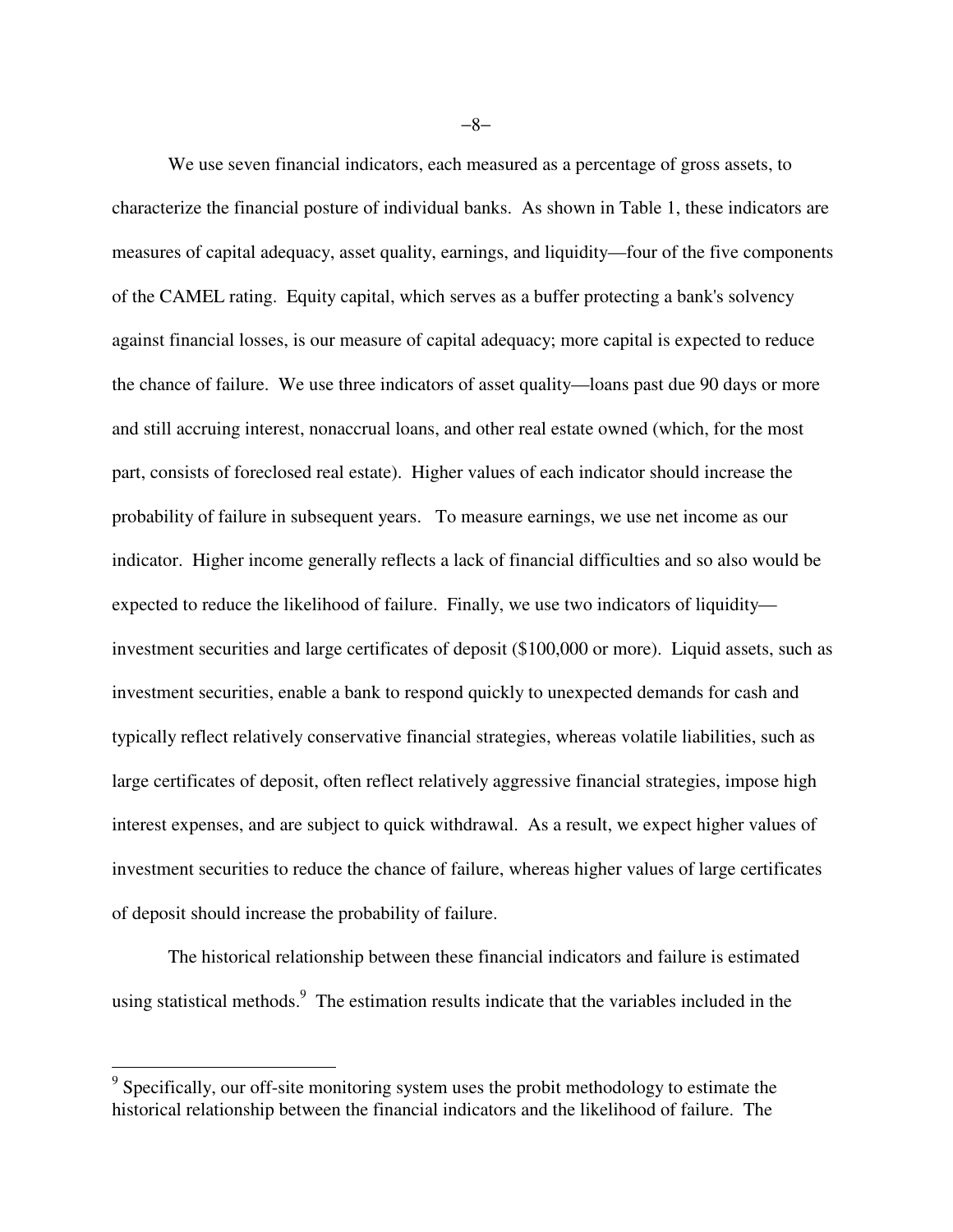system are important indicators of bank survivability and that each affects the probability of failure in the expected fashion. With the estimated relationship in hand, we can now insert into the system values of the seven financial indicators reported for year-end 1987 to generate predictions of the probability of failure for individual banks over the two-year period from the second quarter of 1988 through the first quarter of 1990. This exercise illustrates the manner in which regulators use off-site monitoring systems in practice. A historical relationship is estimated between a set of financial indicators and the likelihood of bank failure, which then provides the basis for generating predictions of future failures. Here, we compare the predicted probabilities of failure for the period from the second quarter of 1988 through the first quarter of 1990 with the failures that actually occurred, thereby establishing a sense of the system's predictive accuracy. We can then use the off-site surveillance system to benchmark the ability of CAMEL ratings to anticipate bank failures.

#### **The information content of CAMEL ratings**

 $\overline{a}$ 

statistical underpinnings of this methodology are described by Maddala (1983).

−9−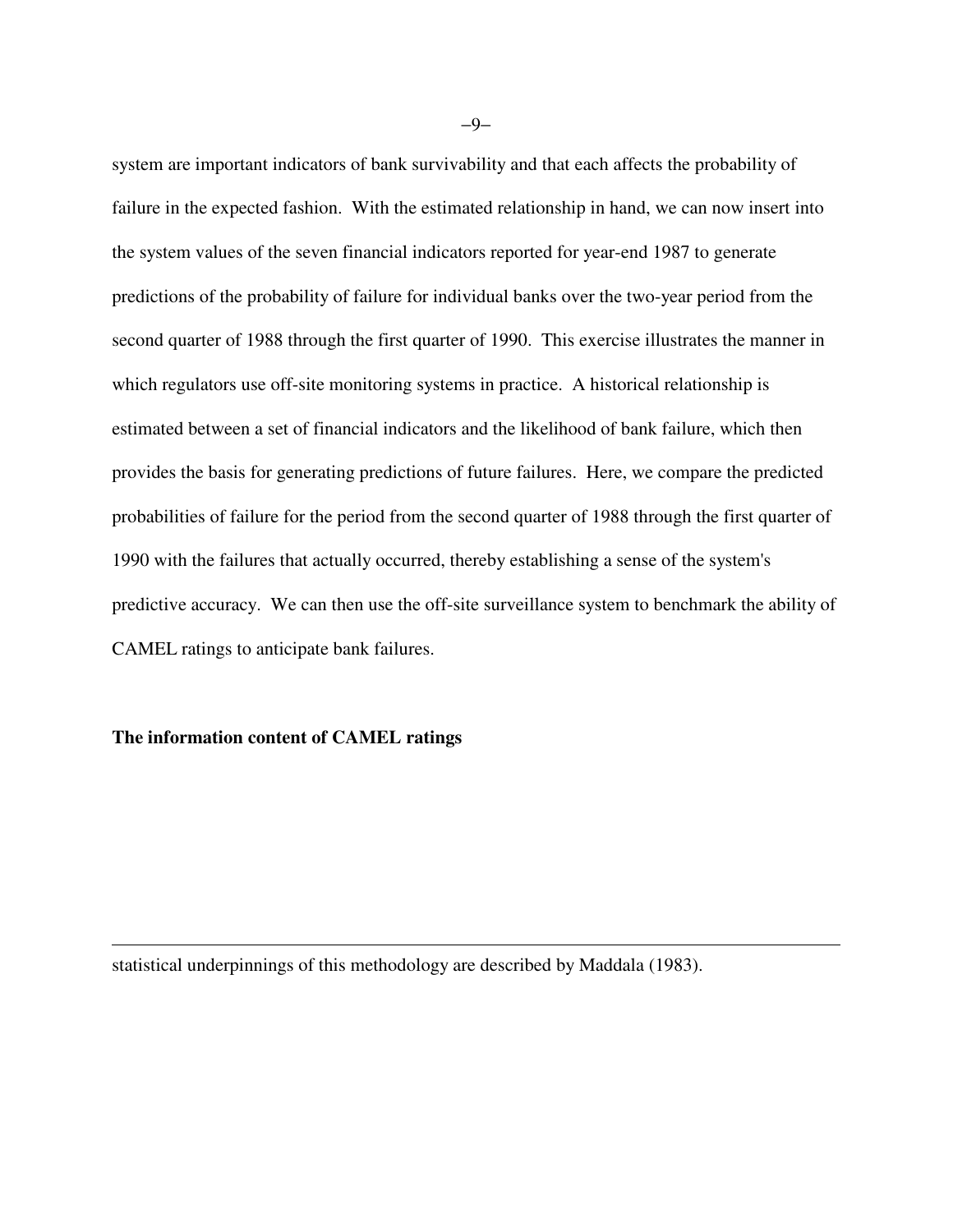To measure the information content of CAMEL ratings, we test their ability to discriminate between banks that will fail and banks that will survive.<sup>10</sup> Accuracy in predicting bank failure is an important ingredient of a successful banking supervision program, but it is important to remember that CAMEL ratings were never intended to measure the probability of bank failure. Instead, they were designed to serve as a summary measure of financial condition, not just a measure of catastrophic failure. For example, a CAMEL rating can only take on five discrete values, making it difficult to discriminate among banks within each rating class. Moreover, regulators don't expect every bank assigned a "5"-rating to fail. Indeed, one goal of bank supervision is to intervene and take actions that will return troubled banks to financial health.

-

 $10$  Berger and Davies (1994) provide a detailed review of the academic literature on the value of the information generated by federal bank examinations. Based on their own results, Berger and Davies conclude that CAMEL downgrades reveal previously private unfavorable information about bank condition.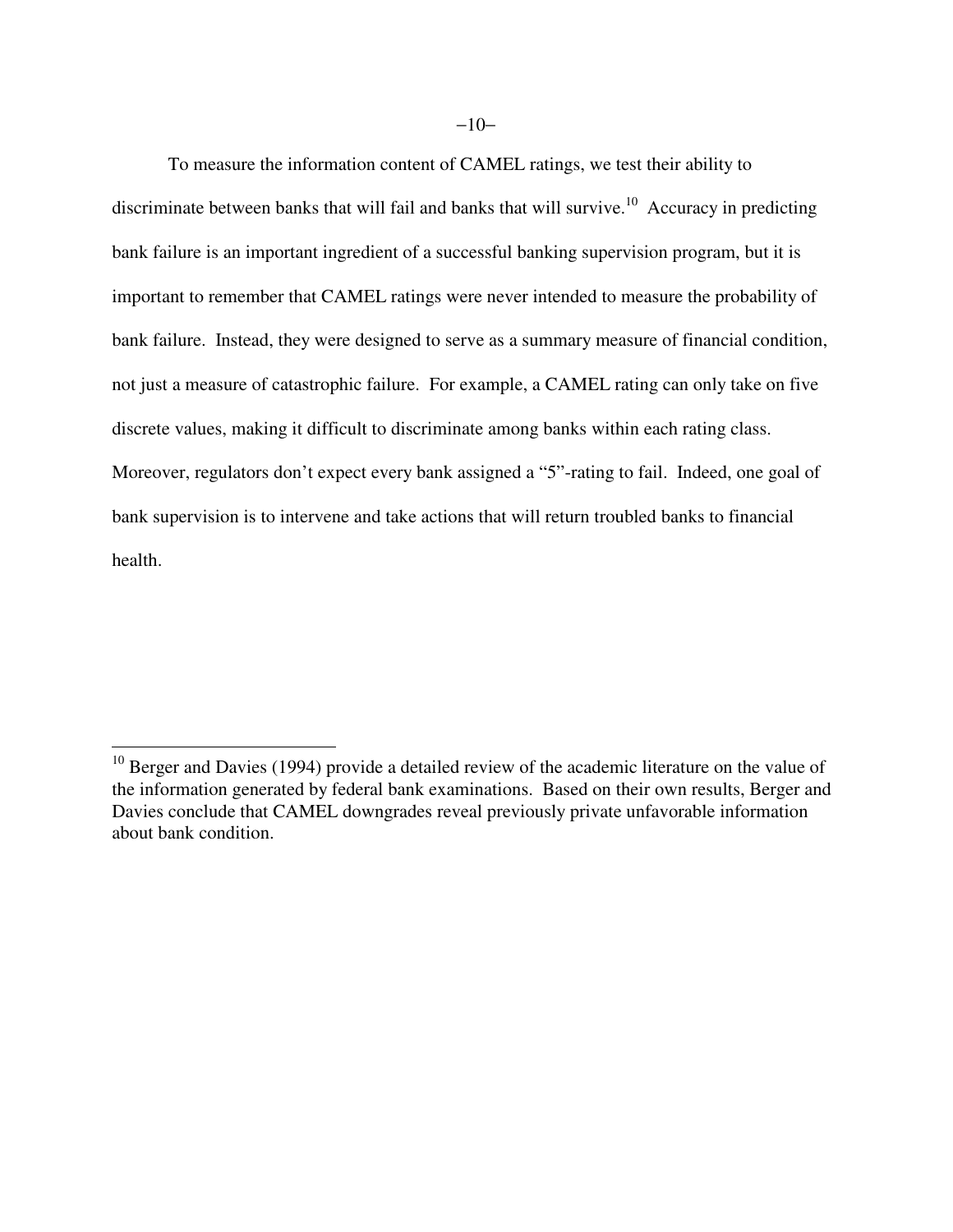To provide a benchmark for assessing the accuracy of CAMEL ratings in predicting failure, we use results from the off-site monitoring system presented in the previous section. Since CAMEL ratings incorporate confidential information from on-site examinations, as well as public information from the quarterly call reports and other sources, we expect that, in predicting bank failures, up-to-date CAMEL ratings would be more accurate than the ratings from our offsite monitoring system.<sup>11</sup> Moreover, both CAMEL ratings and off-site ratings should be significantly more accurate in predicting failure than a naive model that randomly selects a sample of banks as likely to fail.

#### *Are Timely CAMEL Ratings Informative?*

-

In assessing the predictive accuracy of CAMEL ratings, we take into account the length of time between on-site examinations and the beginning of our forecast period. Because CAMEL ratings are assigned on a flow basis as examinations are completed, there are numerous vintages of CAMEL ratings available at any one time. We expect the accuracy of CAMEL ratings in predicting failures to be a decreasing function of the length of time between the assignment of the rating and the beginning of the forecast period.

 To test this hypothesis, we assess the accuracy of the CAMEL ratings for individual banks at year-end 1987 in predicting failures during the two-year period from the second quarter

 $11$  Jones and King (1995) report that on-site examination information improves the ability of riskbased capital ratios derived from call report information to identify banks with a high risk of insolvency. Moreover, call report information often depends on examination results, rather than the other way around, as on-site examinations frequently result in substantial changes to reported financial information. Berger and Davies (1994) provide evidence that the call report acts as a conduit to transmit examination results to the public.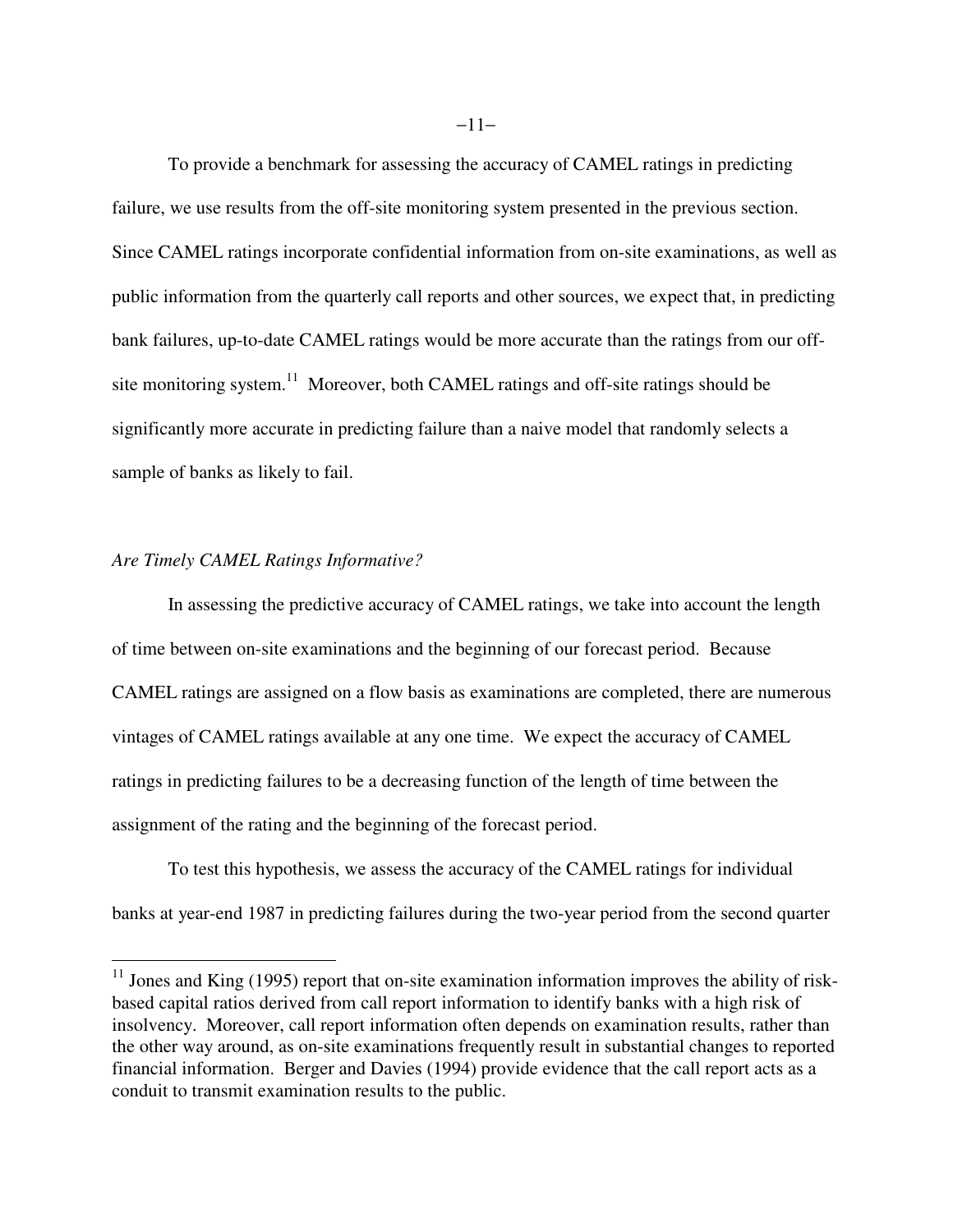of 1988 through the first quarter of 1990. Because all bank examinations are not conducted at the same time, the CAMEL ratings available at year-end 1987 were assigned during a wide span of time. While many of the ratings were based on examinations conducted during the fourth quarter of 1987, many others were assigned much earlier and were based on examinations conducted during the previous year and even earlier. Because the financial condition of individual banks can change appreciably from quarter to quarter, the CAMEL ratings based on examinations conducted near the end of 1987 should provide a better indication of future survivability than those based on examinations conducted a year or more earlier.

To provide an indication of how well recent CAMEL ratings predict failure, we first limit our sample to ratings assigned "as of" the fourth quarter of  $1987<sup>12</sup>$  Of the 9,880 insured commercial banks used in this analysis, 2,254 had CAMEL ratings assigned based on financial data from the fourth quarter.<sup>13</sup> We sort the 2,254 banks from worst to best based on their composite CAMEL ratings. Then, we sort the banks within each of the five possible composite ratings from worst to best based on the arithmetic average of their five CAMEL component

 $12$  There are three primary dates typically associated with an examination—the start date, the end date, and the "as of" date. The "as of" date derives its name from the fact that it is the date for the financial data on which the CAMEL rating is based. We use the "as of" date to match CAMEL ratings with the ratings from our off-site monitoring system, which also are dated based on the date of the financial data used.

<sup>&</sup>lt;sup>13</sup> The number of banks included in our analysis is limited by our access to historical CAMEL rating data. Of the 13,365 U.S. insured commercial banks that meet the other requirements of our study, we are able to obtain year-end 1987 CAMEL ratings for 9,880, or 74 percent. Of these 9,880 banks, 244 failed during the two-year period examined. Also, of the 9,880 banks, 9,740 were rated based on a "full scope" examination, another 134 had ratings associated with "limited scope" examinations, and the remaining six were the subject of "targeted" examinations. The results reported here are qualitatively identical when the analysis is limited to "full scope" examinations.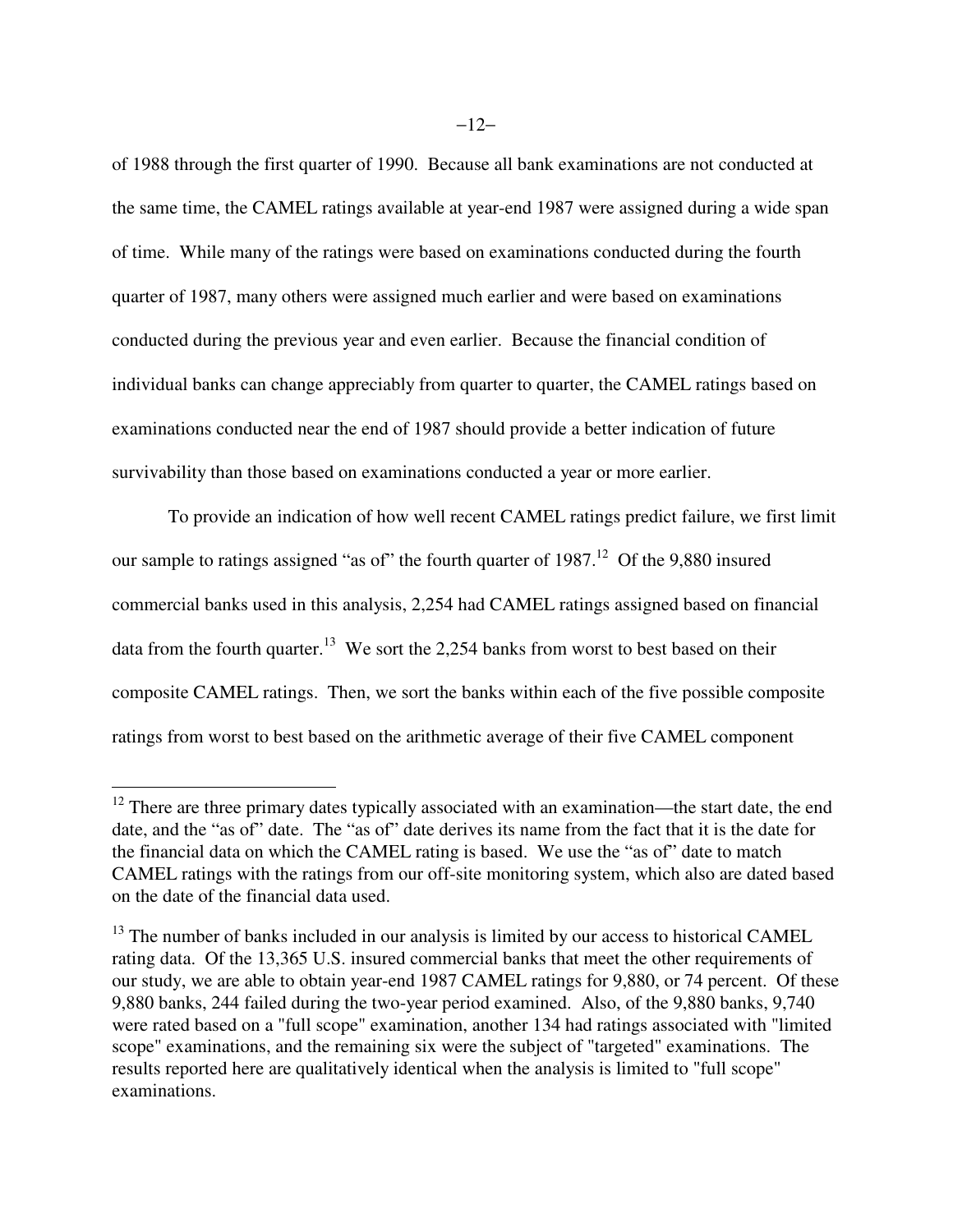ratings.<sup>14</sup> This is somewhat ad hoc, in that bank examiners do not intend for the component ratings to be used as a means of ranking banks within rating classes, but some such ranking procedure is necessary to obtain a metric comparable to our offsite monitoring score. Using the resulting ranking as our guide, we expect the banks with the worst ratings to be the most likely to fail during the two-year period from second-quarter 1988 through first-quarter 1990.

<sup>&</sup>lt;sup>14</sup> While the equal weighting of the five component ratings is somewhat arbitrary, we also used several alternative schemes to weight the five component ratings for determining ranks within composite CAMEL rating groups. The results are not qualitatively different when alternative weightings are used.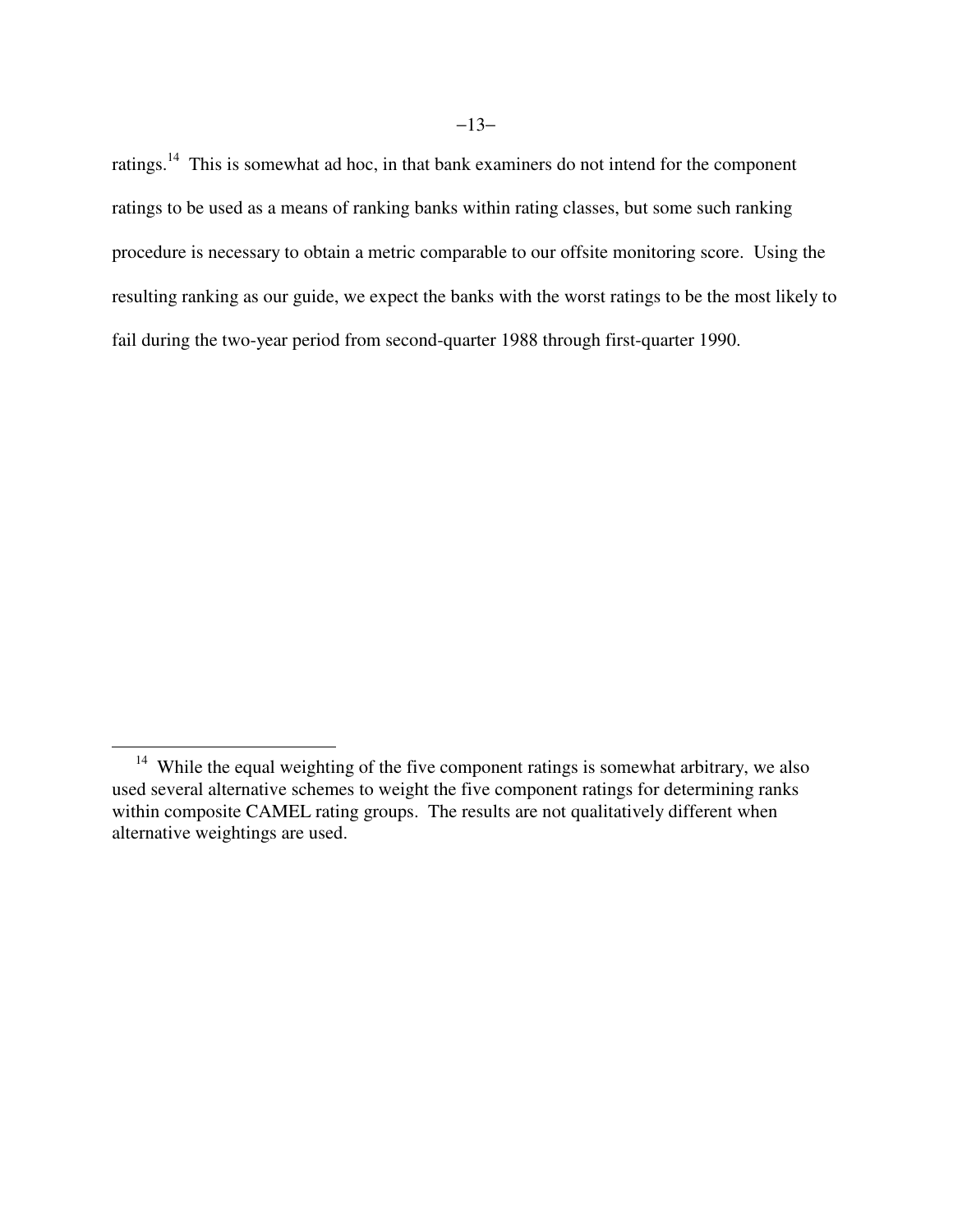Chart 1 shows the accuracy of the CAMEL ratings based on fourth-quarter 1987 financial data in predicting failures during the subsequent two-year period of interest (April 1988—March 1990).<sup>15</sup> The horizontal axis measures the proportion of banks predicted to fail. For example, the value of 10 on the horizontal axis indicates that the top 10 percent of the sample of banks, as sorted from the worst to best CAMEL ratings, are predicted to fail. The vertical axis gives, as a percentage of the total number of banks that actually failed, the number of failed banks correctly identified as failures. So, for example, when the 10 percent of banks with the worst CAMEL ratings are predicted to fail, Chart 1 indicates that 89 percent of the failures that actually occurred are identified successfully. In comparison, the 10 percent of the same sample of banks with the highest predicted probability of failure, as generated by the off-site monitoring system, includes 87 percent of the failures that actually occurred. Hence, when each system considers the 10 percent of banks most likely to fail, recently assigned CAMEL ratings are slightly more accurate in identifying failures than are the ratings generated by our off-site monitoring system.

Overall, the on-site and off-site systems' degrees of accuracy are comparable, as indicated by the tendency for the two curves in Chart 1 to remain fairly close together. This is somewhat surprising as we might expect the on-site system to be considerably more accurate when only recently assigned ratings are used. However, there is an important feedback effect that greatly benefits the offsite system. During the examination, supervisors require banks that have not adequately reserved against or charged off losses to do so, and these actions are reflected in key call report data that are inputs to the off-site monitoring system, e.g., capital, earnings, and asset

<u>.</u>

<sup>&</sup>lt;sup>15</sup> We exclude the first quarter of 1988 because examinations based upon December 1987 financial statements would not be finalized until at least some point during the first quarter of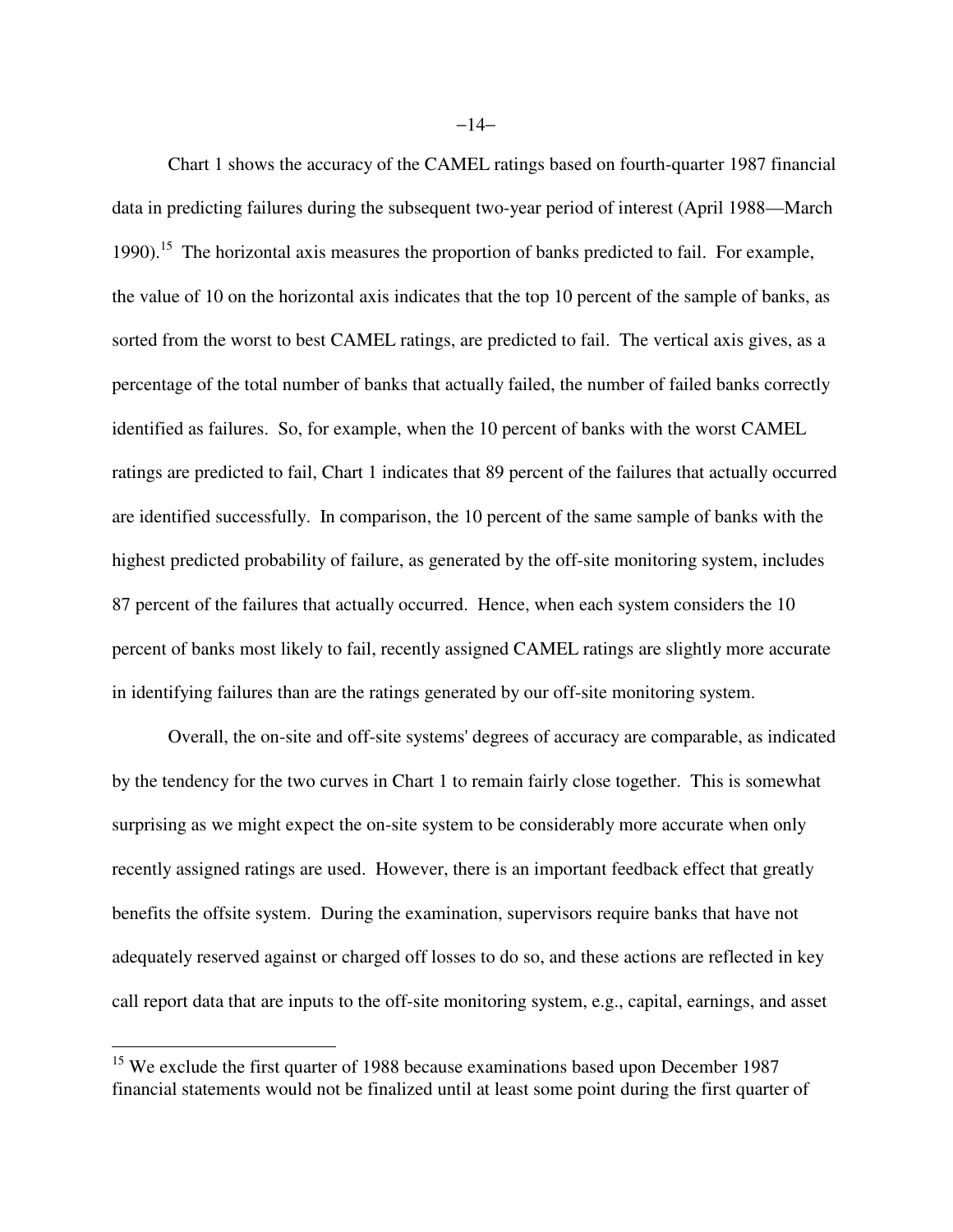quality. Hence, the more recent the examination, the more accurate is the call report data, and this accuracy improves the performance of the offsite monitoring system in identifying failures.

Both systems perform much better than the expected results of the naive model that randomly selects potential failures. For example, if 10 percent of the banks are selected at random and predicted to fail, only 10 percent of the failures would be successfully identified, on average. This indicates that both recent CAMEL ratings and off-site ratings are highly accurate in predicting bank failure.

## *How Soon Do CAMEL Ratings Become Stale?*

While recently assigned CAMEL ratings provide a good indication of the survival prospects for individual banks, the speed with which financial conditions can change suggests that CAMEL ratings assigned in the relatively distant past may not predict future failures as well as "fresh" CAMEL ratings. To provide an indication of how well relatively dated CAMEL ratings predict failure, we augment our initial sample of banks rated as of fourth-quarter 1987 with banks rated as of the third quarter of that year. Of the 9,880 insured commercial banks used in this analysis, 4,529 had CAMEL ratings based on financial data from the third or fourth quarter. Once again, we sort these individual banks from worst to best based on their composite CAMEL ratings and average CAMEL component ratings, with the expectation that those with

1988.

 $\overline{a}$ 

 $-15-$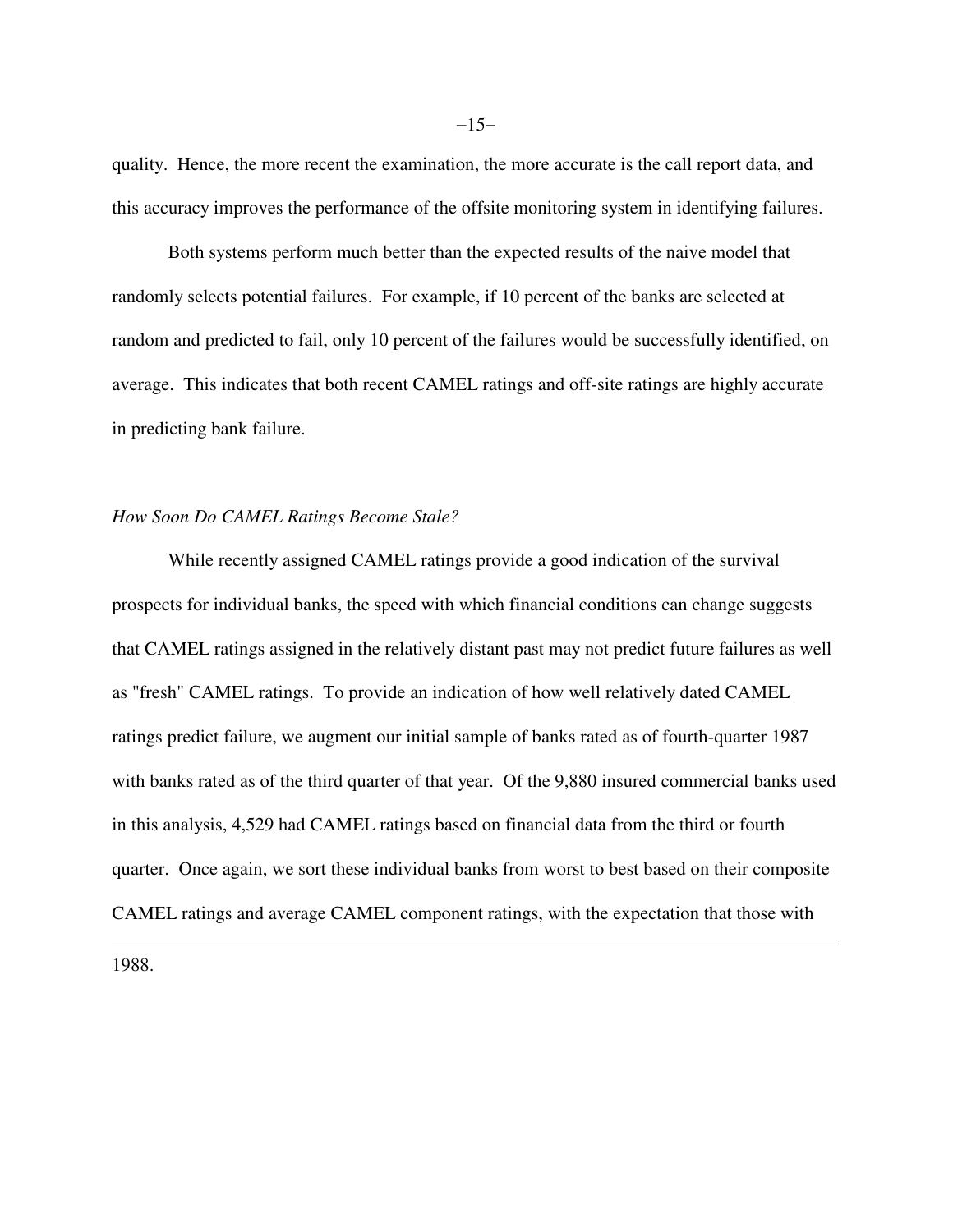the worst ratings would be the most likely to fail during the two-year period from second-quarter 1988 through first-quarter 1990.

 Chart 2 shows the accuracy of the CAMEL ratings based on data from the third or fourth quarter of 1987 in predicting failures during the two-year period. Overall, the on-site and off-site systems' levels of predictive accuracy are again comparable, as indicated by the closeness of the two curves. When the 10 percent of the banks with the worst ratings are predicted to fail, the CAMEL ratings capture 88 percent of the failures that actually occurred, while the off-site monitoring system identifies 87 percent. These findings suggest that, for the time period examined, no appreciable reduction occurs in the relative ability of CAMEL ratings to anticipate failures when examinations conducted one quarter earlier are augmented with examinations conducted two quarters earlier.

A different picture emerges, however, when banks with a most recent examination of three quarters ago are also included in the analysis. Chart 3 shows the accuracy of the CAMEL ratings as of the second, third, or fourth quarter of 1987 in predicting failures during the two-year period from second-quarter 1988 through first-quarter 1990. Of the 9,880 insured commercial banks used in this analysis, 6,358 had CAMEL ratings based on financial data from the second, third, or fourth quarter. When the banks with three-quarter-old CAMEL ratings are included in the analysis, the accuracy of the CAMEL ratings in predicting failures is appreciably less than that of the ratings (predicted probabilities of failure) generated by the off-site monitoring system. When the 10 percent of the banks with the worst ratings are predicted to fail, the CAMEL ratings identify 78 percent of the failures that actually occurred, whereas the off-site ratings

−16−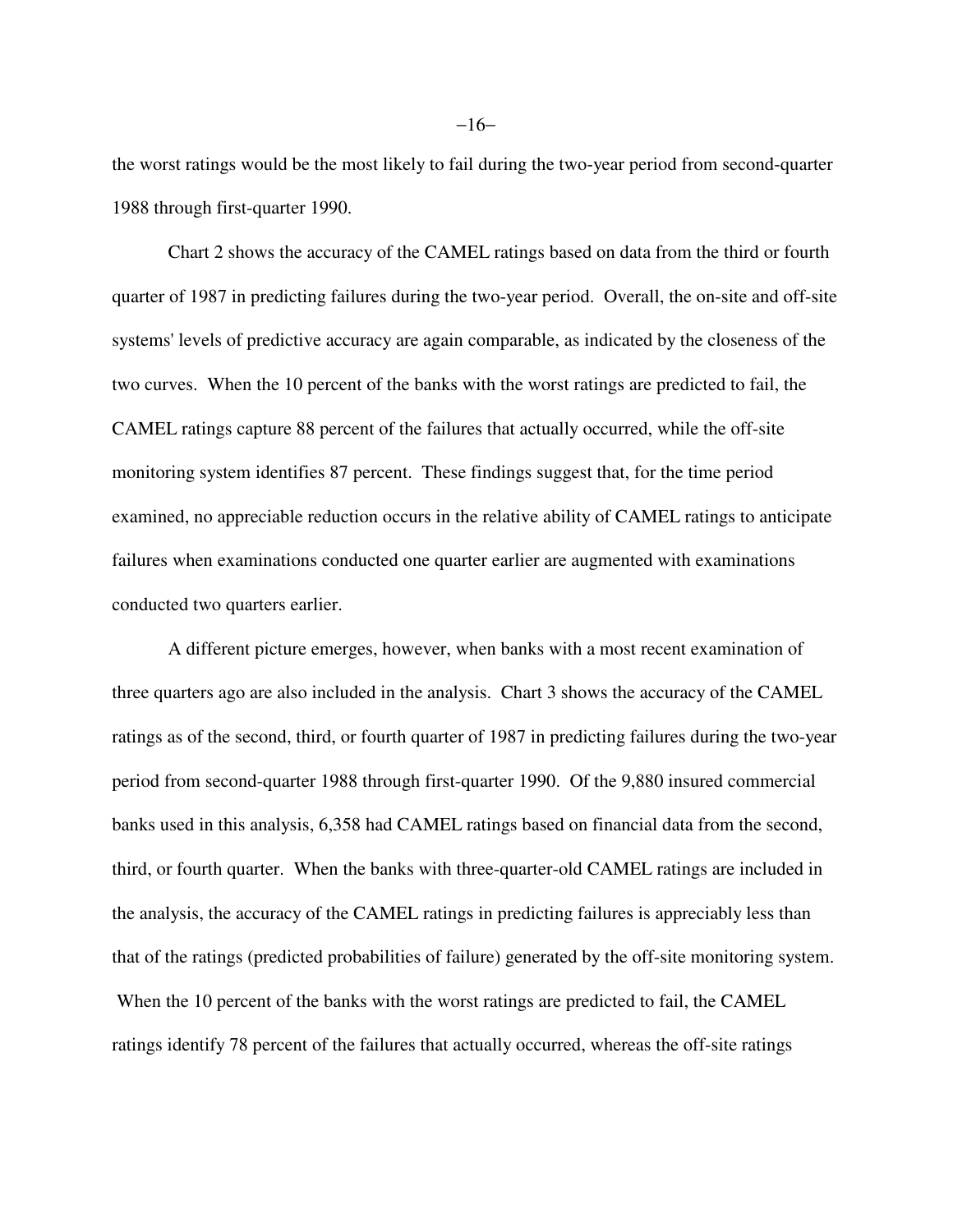identify 85 percent of the failures.<sup>16</sup> Based on these findings, it appears that a substantial reduction occurs in the relative ability of CAMEL ratings to anticipate failures when examinations conducted one and two quarters earlier are augmented with examinations conducted three quarters earlier.<sup>17</sup>

The reduction in the predictive accuracy of CAMEL ratings continues when banks with four-quarter-old CAMEL ratings are included in the analysis. Of the 9,880 insured commercial banks used in this analysis, 7,872 had CAMEL ratings based on financial data from the first through fourth quarters of 1987. As shown in Chart 4, for this broader sample of banks, the ratings from the off-site monitoring system are substantially more accurate forecasts of bank failure than the CAMEL ratings. When the 10 percent of the banks with the worst ratings are predicted to fail, the CAMEL ratings identify 73 percent of the failures that actually occurred, whereas the ratings from the off-site monitoring system capture 86 percent of the failures.

 $16$  The lower success rate of the CAMEL ratings in identifying failures implies that the CAMEL ratings also mistakenly predict a greater number of surviving banks as failing.

 $17$  This result is consistent with Gilbert and Park (1994), who find that early warning systems often can identify emerging problems at failing banks earlier than on-site examinations.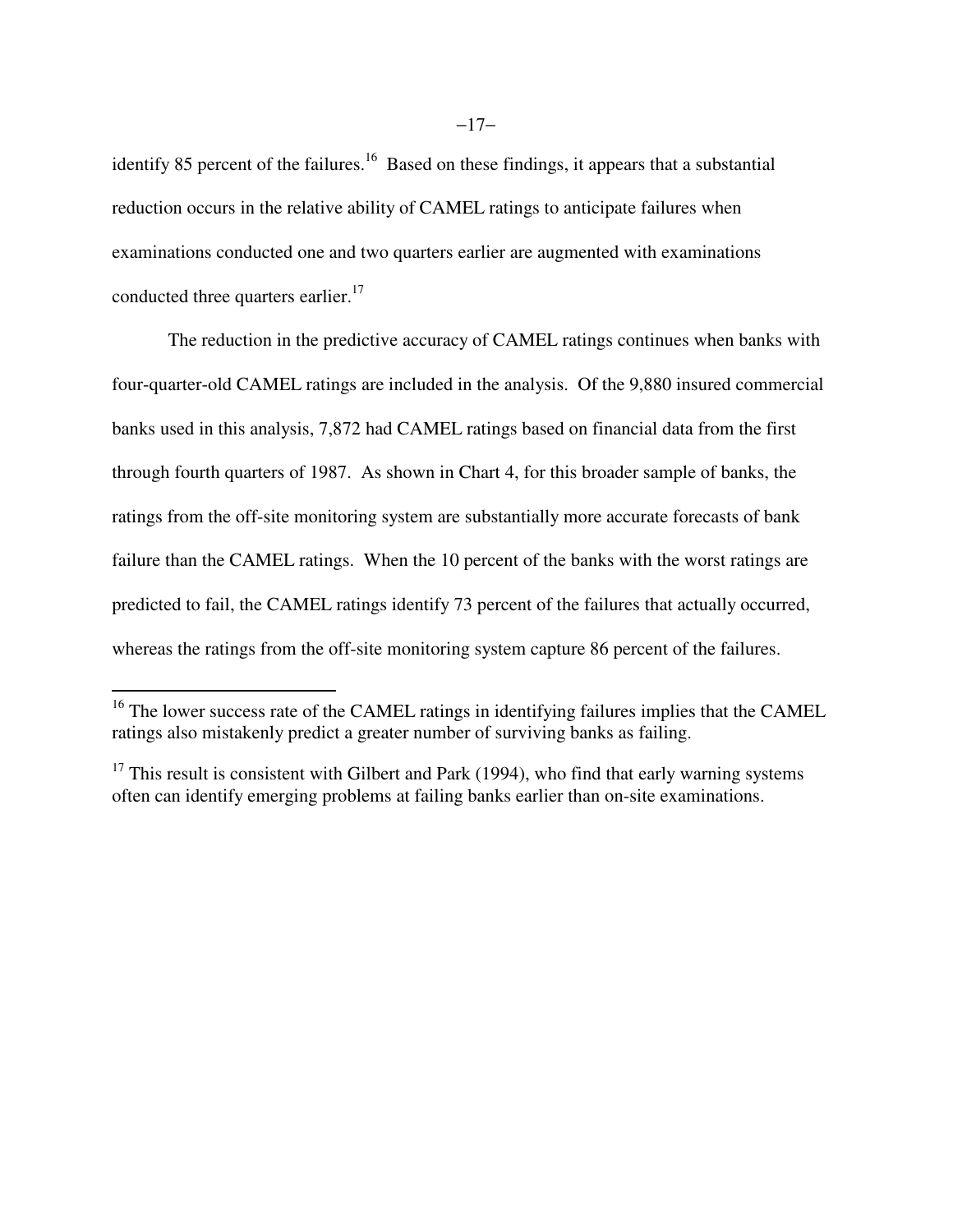Finally, we consider all banks for which CAMEL ratings would have been available at year-end 1987. Interestingly, of the 9,880 insured commercial banks analyzed, 2,008 had CAMEL ratings at year-end 1987 based on financial data from 1986 or earlier. When these 2,008 banks are included and the entire sample of 9,880 banks is analyzed, the accuracy of the off-site monitoring system relative to CAMEL ratings is even higher. When the 10 percent of the banks with the worst ratings are predicted to fail, the CAMEL ratings identify only 74 percent of the failures that actually occurred, whereas the ratings from the off-site monitoring system identify 88 percent, as shown in Chart 5. The reduction in predictive accuracy for relatively old CAMEL ratings causes the overall accuracy of CAMEL ratings to fall substantially below that of off-site monitoring systems.<sup>18</sup>

These results indicate that CAMEL ratings can become stale rather quickly, pointing to the conclusion that off-site monitoring systems provide regulators with valuable information on bank survivability over and above the information generated by the examination process. In practice, output from regulatory offsite monitoring systems is reviewed by supervisory personnel in conjunction with information obtained during previous on-site examinations and other sources including the Uniform Bank Performance Report and the Bank Holding Company Performance Report. These latter reports are analytical tools created by supervisory personnel on a quarterly basis showing the effect of management decisions and economic conditions on a banks' financial performance and balance sheet composition. The results of this comprehensive off-site analysis

-

−18−

 $18$  For example, looking separately at the 2,008 banks with CAMEL ratings based on financial data from 1986 or earlier, the 10 percent with the worst CAMEL ratings includes only 59 percent of the subsequent failures, while the 10 percent with the worst off-site ratings includes 95 percent of the subsequent failures. Similarly large differences in predictive accuracy occur for banks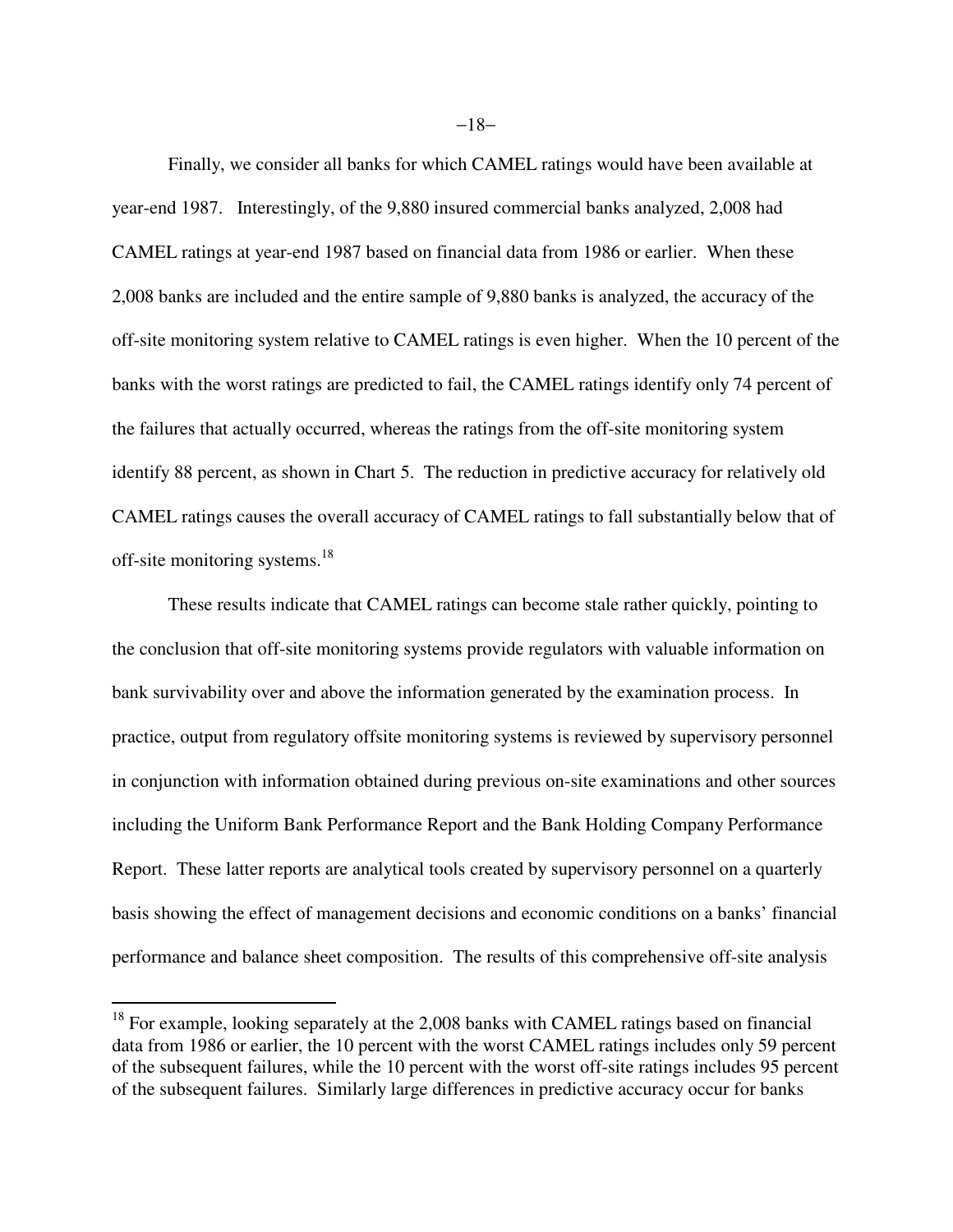are then used to accelerate the on-site examination of institutions showing financial deterioration; to identify the areas of most supervisory concern in those institutions already scheduled for examination; and to allocate the most experienced examiners to troubled institutions.

## **Conclusion**

 $\overline{a}$ 

examined in the first and second quarters of 1987.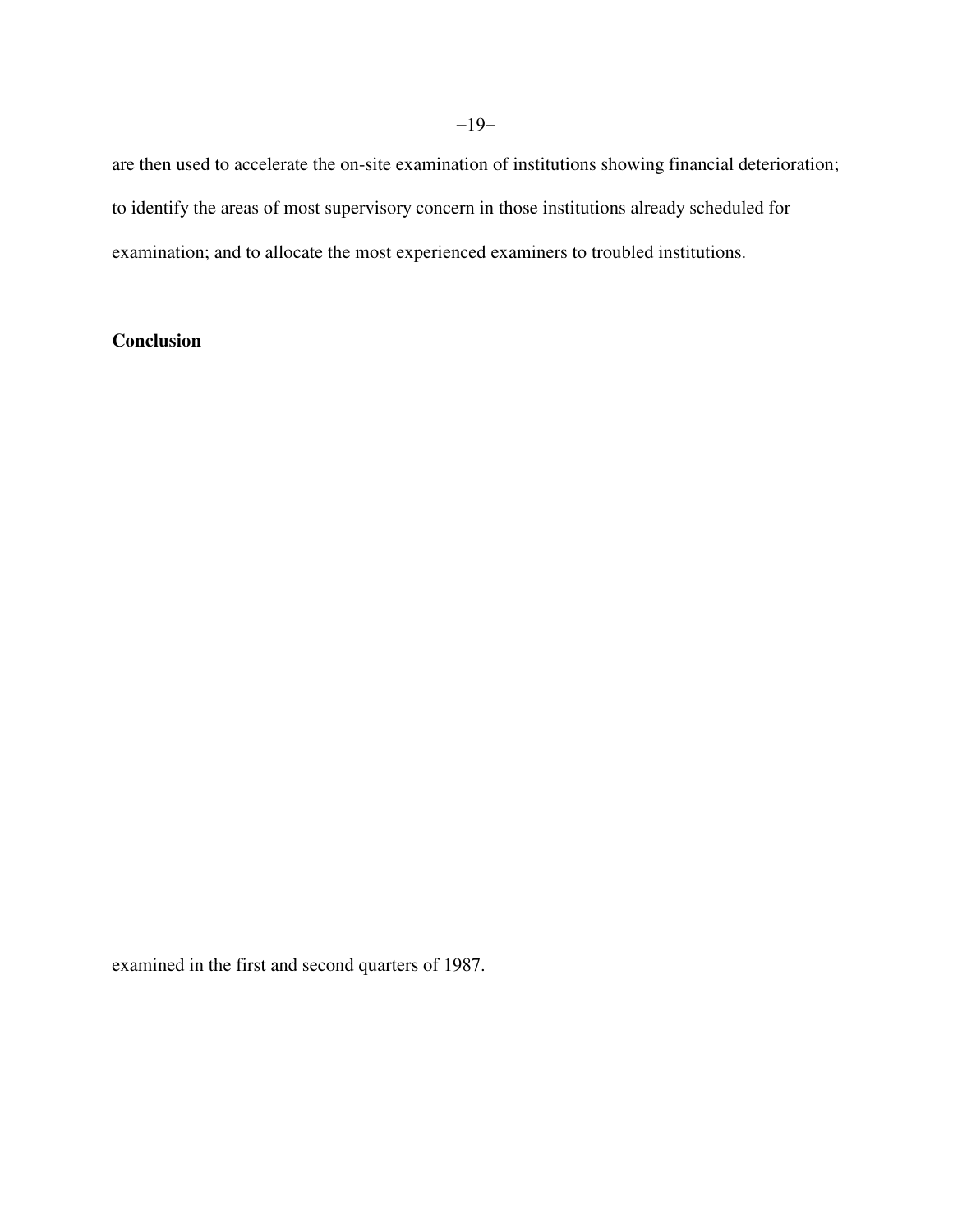The findings reported here suggest that the information content of CAMEL ratings decays rapidly. During the period examined, the ability of CAMEL ratings to anticipate failures is comparable to or better than that of off-site monitoring systems only when the CAMEL ratings are based on on-site examinations conducted no more than two quarters prior to the forecast period. If a bank has not been examined for more than two quarters, then off-site monitoring systems more accurately indicate survivability. The reduction in predictive accuracy for relatively old CAMEL ratings causes the overall accuracy of CAMEL ratings to fall substantially below that of off-site monitoring systems. The higher predictive accuracy of off-site ratings derives from both their timeliness—an updated off-site rating is available for every bank in every quarter—and the accuracy of the call report data on which they are based. Of course, these conclusions are based on the particular period analyzed, and may not generalize to all other periods.<sup>19</sup> Nevertheless, the pattern of CAMEL ratings and bank failures during the recent period of banking difficulties points to the value of off-site monitoring systems as a supplement to the supervisory ratings generated from periodic on-site examinations. We conclude that offsite monitoring systems such as the Federal Reserve's FIMS should continue to play a prominent role in the supervisory process.

<sup>&</sup>lt;sup>19</sup> We obtained similar results when analyzing bank failures occurring during two year periods from 1988-92. In later periods, there were too few failures to conduct any meaningful analysis. Only 41 banks failed during all of 1993, and even fewer in 1994. We were prevented from analyzing earlier periods by our inability to obtain CAMEL ratings from those periods.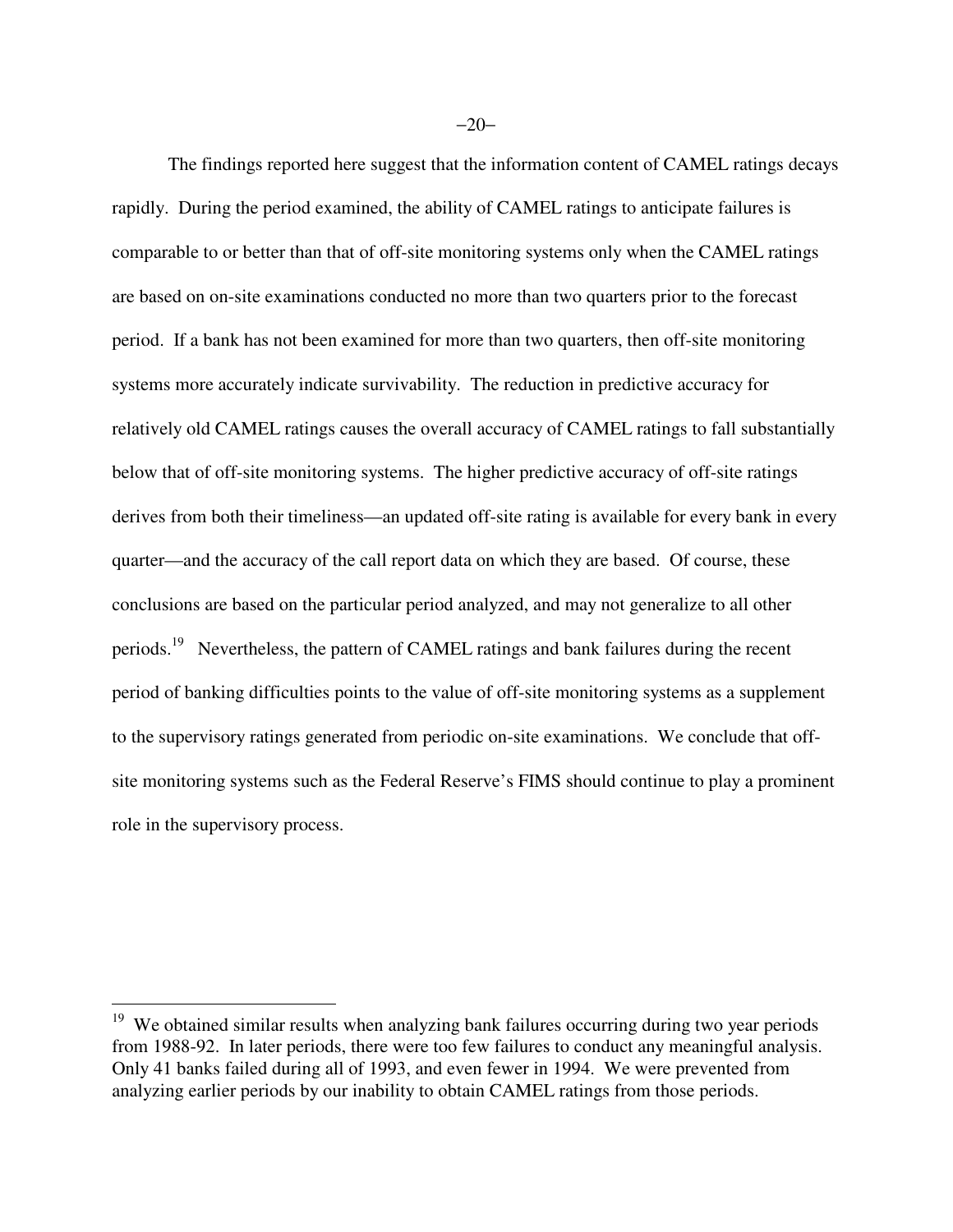#### **References**

- Berger, Allen N., and Sally M. Davies (1994), "The Information Content of Bank Examinations," Finance and Economics Discussion Series, no. 20 (Washington, D.C.: Board of Governors of the Federal Reserve System, July).
- Cole, Rebel A., Barbara G. Cornyn, and Jeffery W. Gunther (1995), "FIMS: A New Monitoring System for Banking Institutions," *Federal Reserve Bulletin*, January, 1–15.
- Gilbert, R. Alton (1993), "Implications of Annual Examinations for the Bank Insurance Fund, Federal Reserve Bank of St. Louis *Review*, 35–52.

———, and Sangkyun Park (1994), "The Value of Early Warning Models in Bank Supervision," (Federal Reserve Bank of St. Louis, mimeo).

- Jones, David S., and Kathleen Kuester King (1995), "The Implementation of Prompt Corrective Action: An Assessment," *Journal of Banking and Finance* 19 (June): 491–510.
- Maddala, G. S. (1983), *Limited-Dependent and Qualitative Variables in Econometrics* (Cambridge: Cambridge University Press), 22–27.
- Putnam, Barron H. (1983), "Early Warning Systems and Financial Analysis in Bank Monitoring: Concepts of Financial Monitoring," Federal Reserve Bank of Atlanta *Economic Review*, November, 6–13.